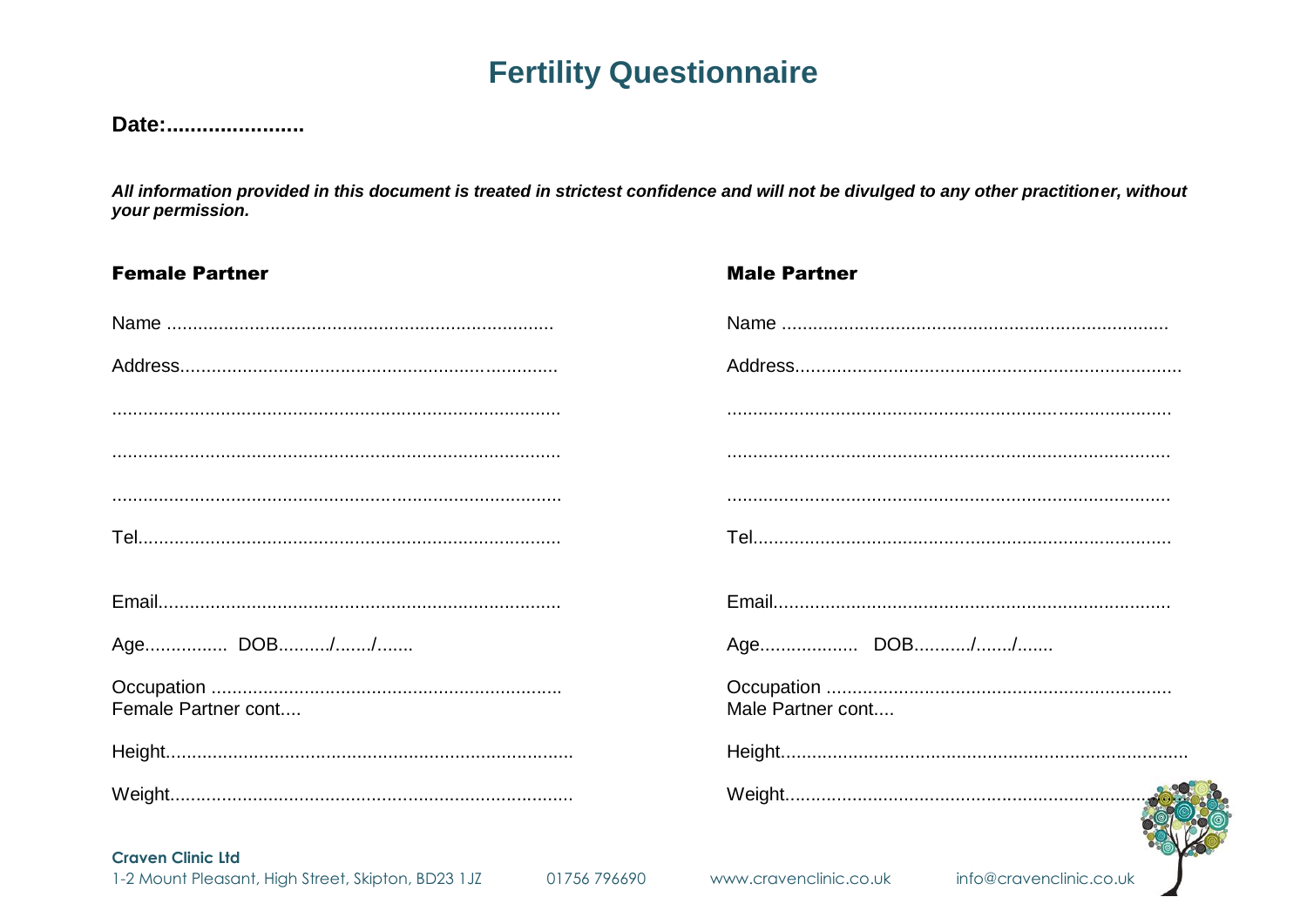| GP                                                     |              | <b>GP</b>          |
|--------------------------------------------------------|--------------|--------------------|
|                                                        |              |                    |
|                                                        |              |                    |
|                                                        |              |                    |
|                                                        |              |                    |
|                                                        |              |                    |
| <b>Fertility Clinic and Consultant (if Applicable)</b> |              |                    |
|                                                        |              |                    |
|                                                        |              |                    |
| Y/N<br><b>Fertility Difficulties</b>                   | No. Of Years |                    |
|                                                        |              |                    |
| Female                                                 |              |                    |
| <b>Previous Fertility Treatments IUI Y/N</b>           | IVF Y/N      | <b>ICSI</b><br>Y/N |

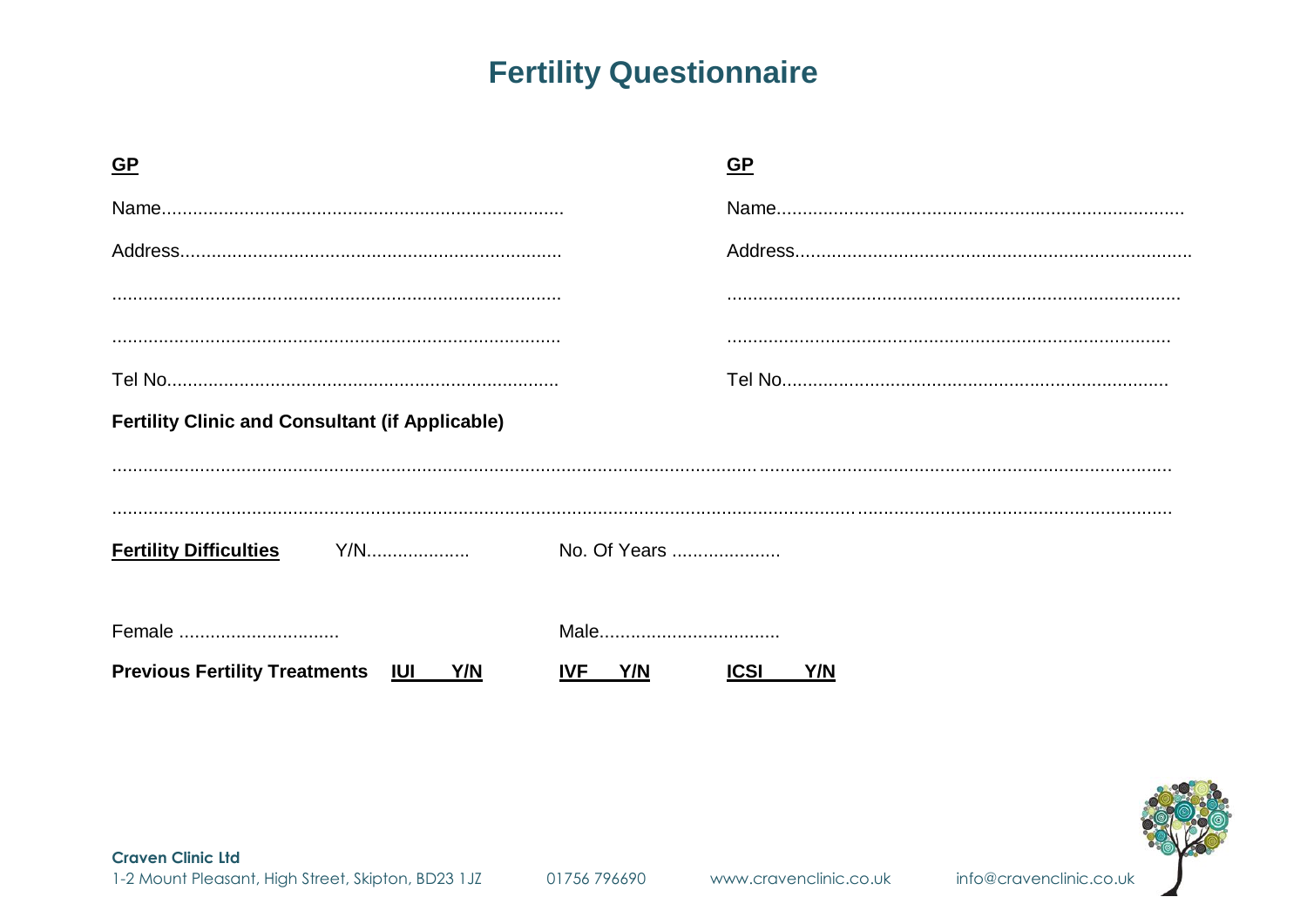#### Female Gynaecological History **Male Fertility Status** Male Fertility Status

## Do you or have you suffered from any of the following? Have you had a semen analysis? Y/N

*(Please tick any that apply either currently or previously)*

| Amenhorrhoea (no periods) | Irregular Periods      |
|---------------------------|------------------------|
| Anovulation               | Low Back pain          |
| Malformed Womb            | <b>Ovulation Pain</b>  |
| Cystitis                  | Ovarian Cysts          |
| Endometriosis             | Andometriosis          |
| Fallopian Tube Issues     | Pain on Intercourse    |
| Painful Periods           | PMS                    |
| Thrush                    | Fibroids               |
| <b>Genital Ulcers</b>     | <b>Water Retention</b> |
|                           |                        |

Vaginal Discharge/Burning/Irritation

*Dates: ..............................................................*

Amenhorrhoea (no periods) Irregular Periods Count (in millions) ...........................................

Anovulation Low Back pain Percentage Normally Formed Sperm...................................

Malformed Womb Ovulation Pain Percentage Motile Sperm .....................................

Have you had any of the following? (Please tick any that apply)

| Mumps                   | <b>Testicular Cancer</b> |  |
|-------------------------|--------------------------|--|
| Non-specific urethritis | Varicocele               |  |
| Rubella                 | Vasectomy Reversal       |  |



#### **Craven Clinic Ltd**

1-2 Mount Pleasant, High Street, Skipton, BD23 1JZ 01756 796690 [www.cravenclinic.co.uk](http://www.cravenclinic.co.uk/) info@cravenclinic.co.uk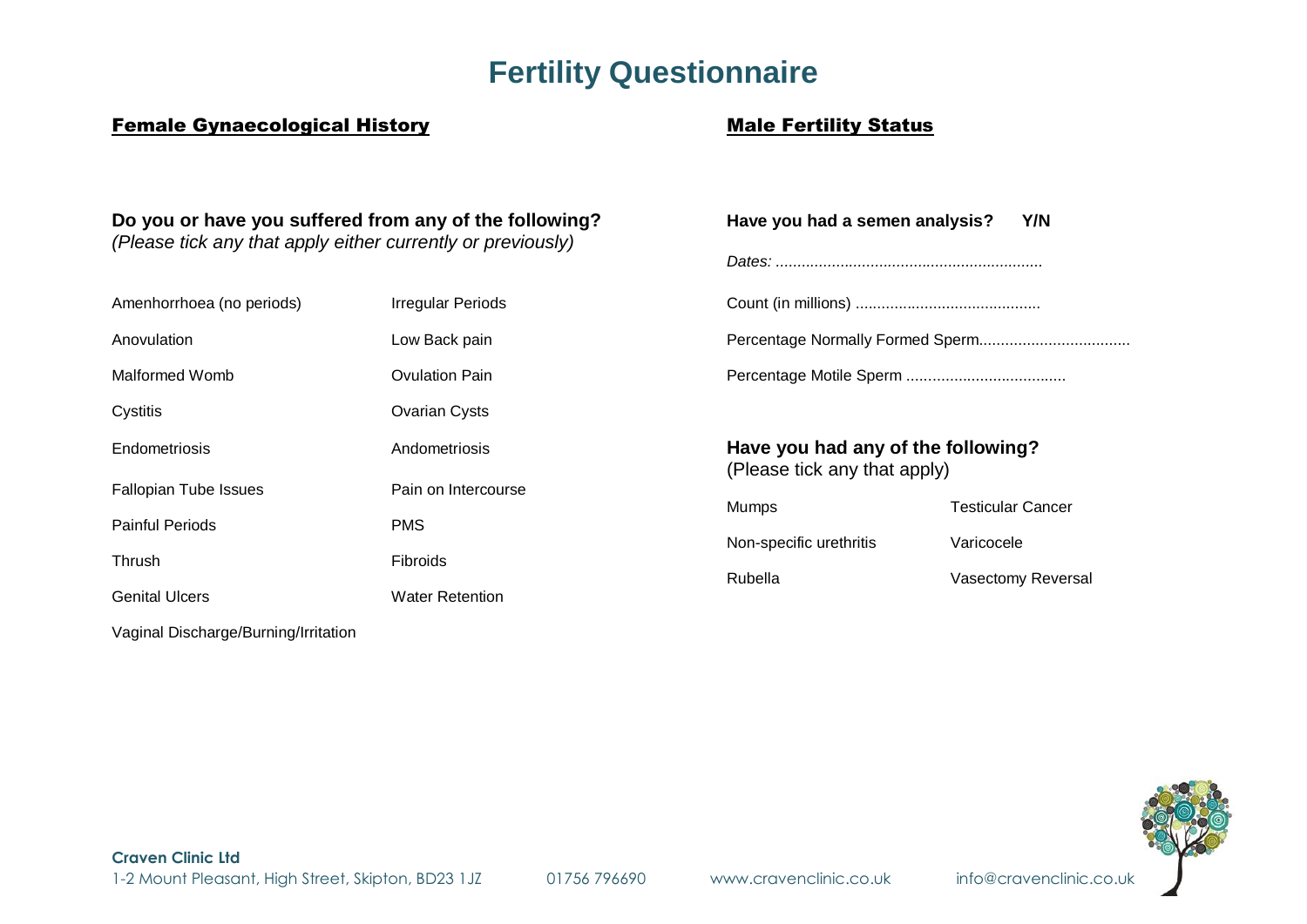# (Please tick any that apply) (Please tick any that apply)

# **Have you been checked or previously treated for? Have you been checked or previously treated for?** (Please tick any that apply)

| <b>AIDS</b>     | Gonorrhoea              | <b>AIDS</b>     | Gonorrhoea           |
|-----------------|-------------------------|-----------------|----------------------|
| <b>B.</b> Strep | Herpes                  | <b>B</b> Strep  | Herpes               |
| Candida         | <b>Cervical Erosion</b> | Candida         | Chlamydia            |
| Chlamydia       | <b>Genital Warts</b>    | <b>Syphilis</b> | <b>Genital Warts</b> |
| Syphilis        | Trichomonas             | Trichomonas     |                      |
|                 |                         |                 |                      |

#### **Any further information about present/past fertility issues? Any further information about present/past fertility issues?**

| .     |
|-------|
| ----- |
|       |

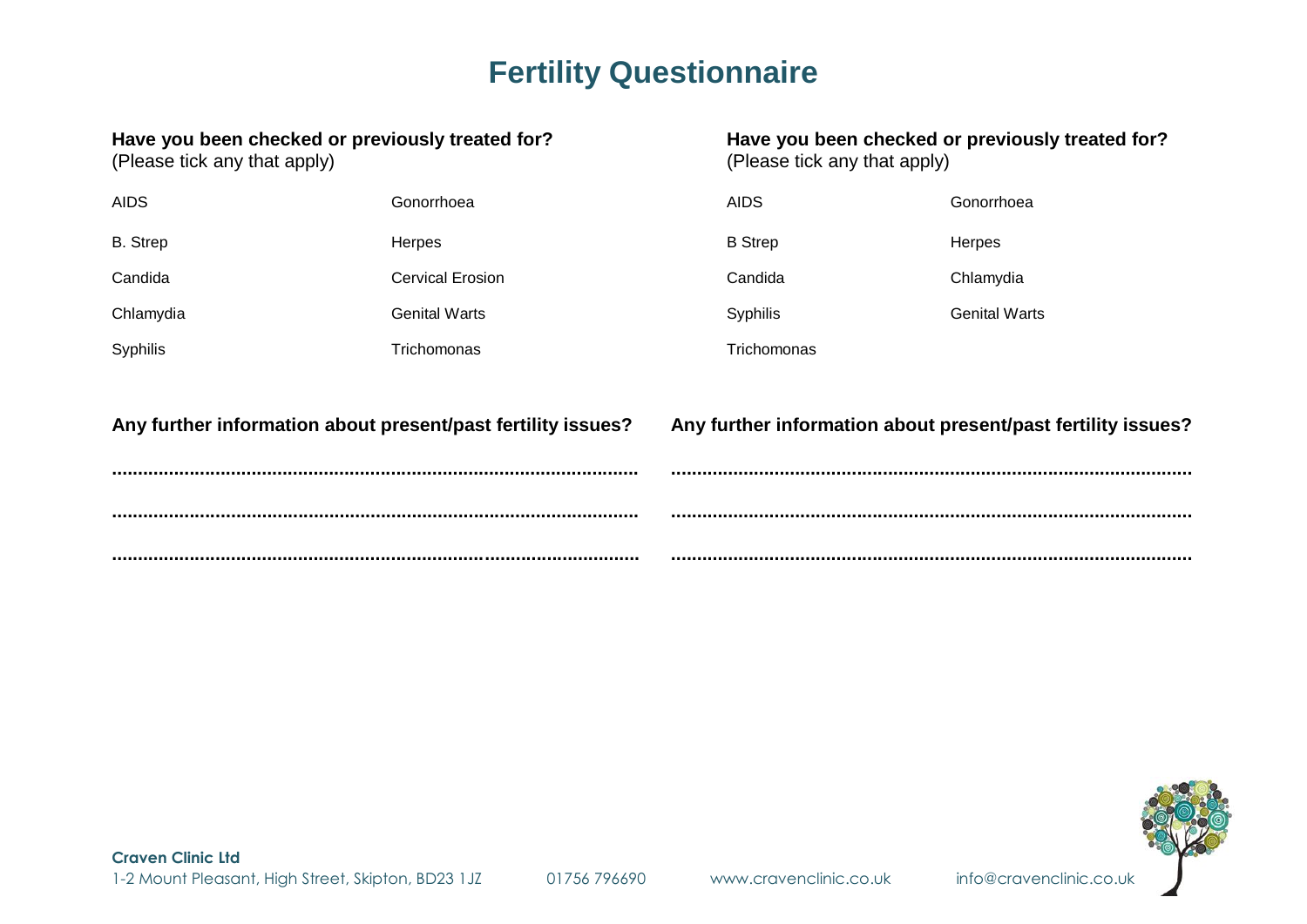#### **Contraception**

**How long? ............................ Dates:....................................**

| Coil                    | OCP         |
|-------------------------|-------------|
| Diaphragm               | Condom      |
| Female Condom           | Sponge      |
| Natural family Planning | <b>None</b> |
|                         |             |

Persona

## **Current Medical Treatment**<br>
(Please tick any that apply) (Please tick any that apply) (Please tick any that apply) (Please tick any that apply)

| Antidepressants                     | Painkillers             | Antidepressants                     | Painkillers             |
|-------------------------------------|-------------------------|-------------------------------------|-------------------------|
| <b>Diuretics</b>                    | <b>Sleeping Tablets</b> | <b>Diuretics</b>                    | <b>Sleeping Tablets</b> |
| Steroids                            | Laxatives               | Steroids                            | Laxatives               |
| Tranquillizers                      |                         | Tranquillizers                      |                         |
| <b>Other Medication/Supplements</b> |                         | <b>Other Medication/Supplements</b> |                         |
|                                     |                         |                                     |                         |
|                                     |                         |                                     |                         |
|                                     |                         |                                     |                         |



**Craven Clinic Ltd**

1-2 Mount Pleasant, High Street, Skipton, BD23 1JZ 01756 796690 [www.cravenclinic.co.uk](http://www.cravenclinic.co.uk/) info@cravenclinic.co.uk